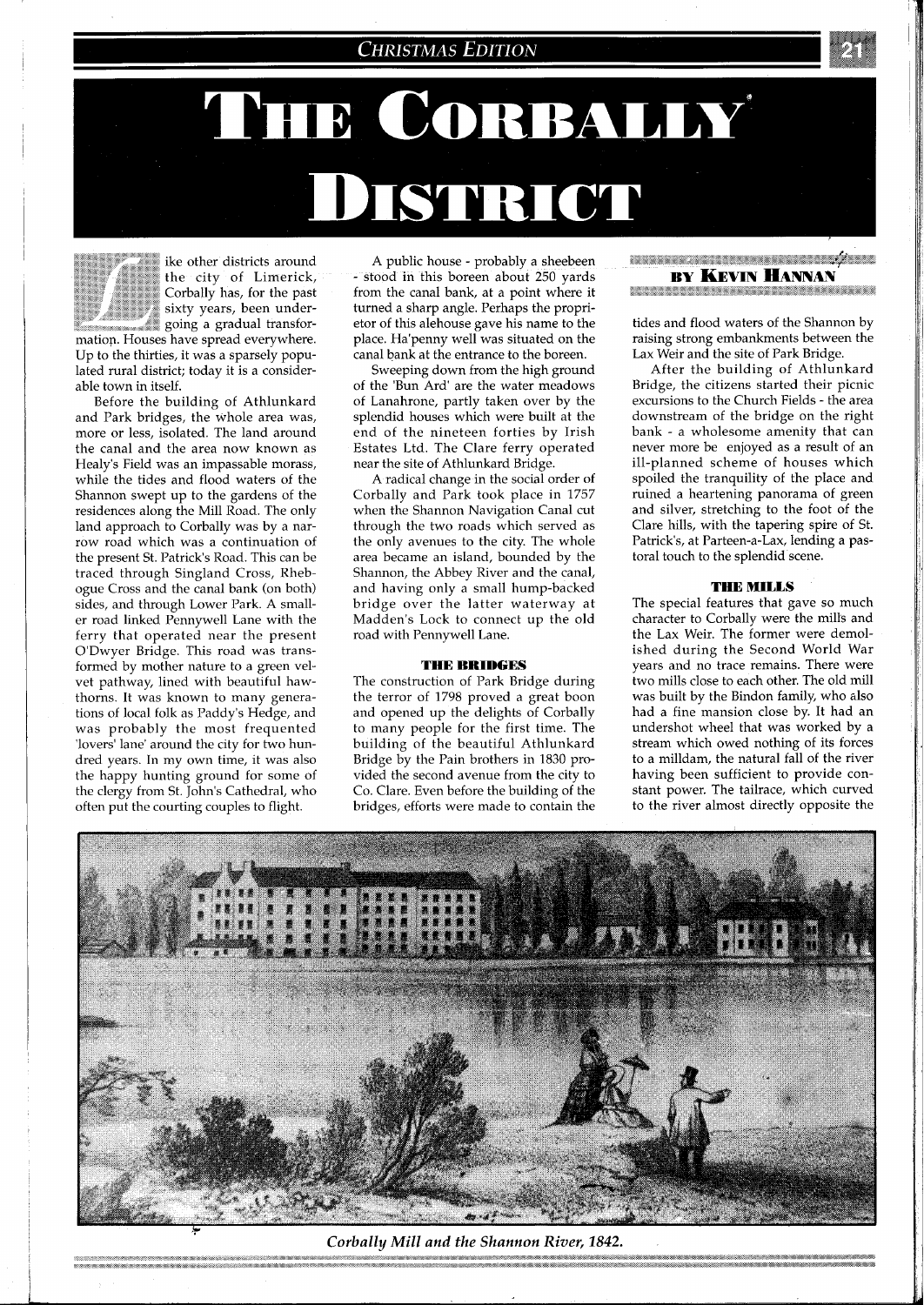## THE OLD LIMERICK JOURNAL



The Lax Weir, with St. Patrick's Church, Parteen, in the background.

Liberty Stone (this large stone can be seen in the river at low tide opposite the little car park at the end of the Mill Road), has been long filled in.

Great improvements were made by the Gabbett family, who next came into possession of the mill and part of the lands. The millrace was cleaned and made wider, and the long narrow strip of land, which was an island formed by the millstream and the river, was planted with trees. This, in the course of years, became lovingly known to generations of trippers to Corbally as Gabbett's Grove.

The great mill dam was by far the finest and longest structure of its kind to be seen anywhere, and was constructed in conjunction with the new mill, which came into the possession of John Norris Russell, described by Lenihan as 'the most enterprising merchant that Limerick ever saw'.

Though the American-style steel tollers, introduced by James Bannatyne ih the 1880s, revolutionised flour milling, Corbally mills worked into the 1920s.

#### THE LAX WEIR

The oldest and longest lasting feature of Corbally is the Lax Weir, though nothing now remains but the tottering and overgrown piers stretching across the river at the tail of St. Thomas's Island. In compliance with an act of parliament, under Victoria, the weir had an open gap, forty feet wide and in the main flow of the river. This was known as the Queen's Gap. Down through the years, the various owners and lessees were jealous of the numbers of salmon availing of the free passage through the weir, so much so that many stratagems were employed from time to time to discourage the fish from availing of the gap. On one occasion a number of stuffed otters were placed in menacing situations to scare

the fish. Spur walls were raised from the gap to deflect fish into the traps, or cribs. These practices were the subjects of litigation in the courts for much of the latter half of the nineteenth century.

The weir owners had control of the fishery well into the estuary, and longlasting disputes with the Strand fishermen were constant features of public interest. The most notable action, indeed one of the most important in the legal annals of this country, was the famous case of the fishermen of Limerick versus Malcomson, the lessee of the weir. The case was fought for years by John *O'* Dea, representing the fishermen of the Strand, Crosbie Row and Town Wall. After years of legal argument, the case was decided in favour of O'Dea in the Irish Court of Error, nine judges out of the twelve deciding against Malcomson. Tragically for O'Dea and the fishermen, the decision was reversed by the English House of Lords. O'Dea died in the fever hospital of the Workhouse in 1864.

The weir, which was established by the early Danish settlers, had a most chequered history and passed through many owners and operators. Among its better known early proprietors were the Dominican Friars, who had much property in the area. In the early 1800s, it was in the possession of Limerick Corporation. Thomas Little operated it under lease for ten years prior to 1834, when it was leased to Poole Gabbett at an annual rent of £300. On the death of Gabbett in 1845, the Malcomson family of Portlaw, Co. Waterford, became the new owners. It is of interest to note that the Limerick Steamship Company was founded by this family. In 1860, the family also erected a public fountain in Athlankard Street, in the north wall of the ruin of William Bourke's house.

The flour milling family of Bannatyne

acquired the Corporations' interest in the weir in 1885 and operated the fishery for many years. The last owners were the Lax Weir Fishery Company. Snap and seine nets were also used in conjunction with the fishery.

Under the Shannon Fisheries Act of 1935/6 fishing rights of the Shannon were vested in the Electricity Supply Board, which was bound by these Acts to make every effort to make good the damage done to the river by the Shannon Scheme. They afterwards operated Thomond Weir for forty years without the statutory free gap!

The grand sweep of water between the weir and the mill-dam has been known to generations of fishermen and anglers as the free water. Here they could ply their craft without let or hindrance, immune from the attentions of bailiff and landlord. The stretch suffered much, however, from the effects of the hydroelectric works.

## ST. THOMAS'S ISLAND

St. Thomas's Island is situated between the weir and the mill-dam. From the mill pier, it looks like a mound of green velvet sloping gently from the river. A few hawthorns break the smoothness here and there, and the upstream end is fringed by some white willows. There is also the inevitable ivy-clad ruin: this was once a fine house built by a wealthy gentleman named Tuthill. There were several owners down through the years, including a man who was confined to the island for six days of the week and who could cross to the mainland only on Sundays, when he was immune from the attentions of a process-server (the writ could only be served on weekdays).

The island was the property of the Dominicans, who also had a church of ease there, prior to 1583, when they were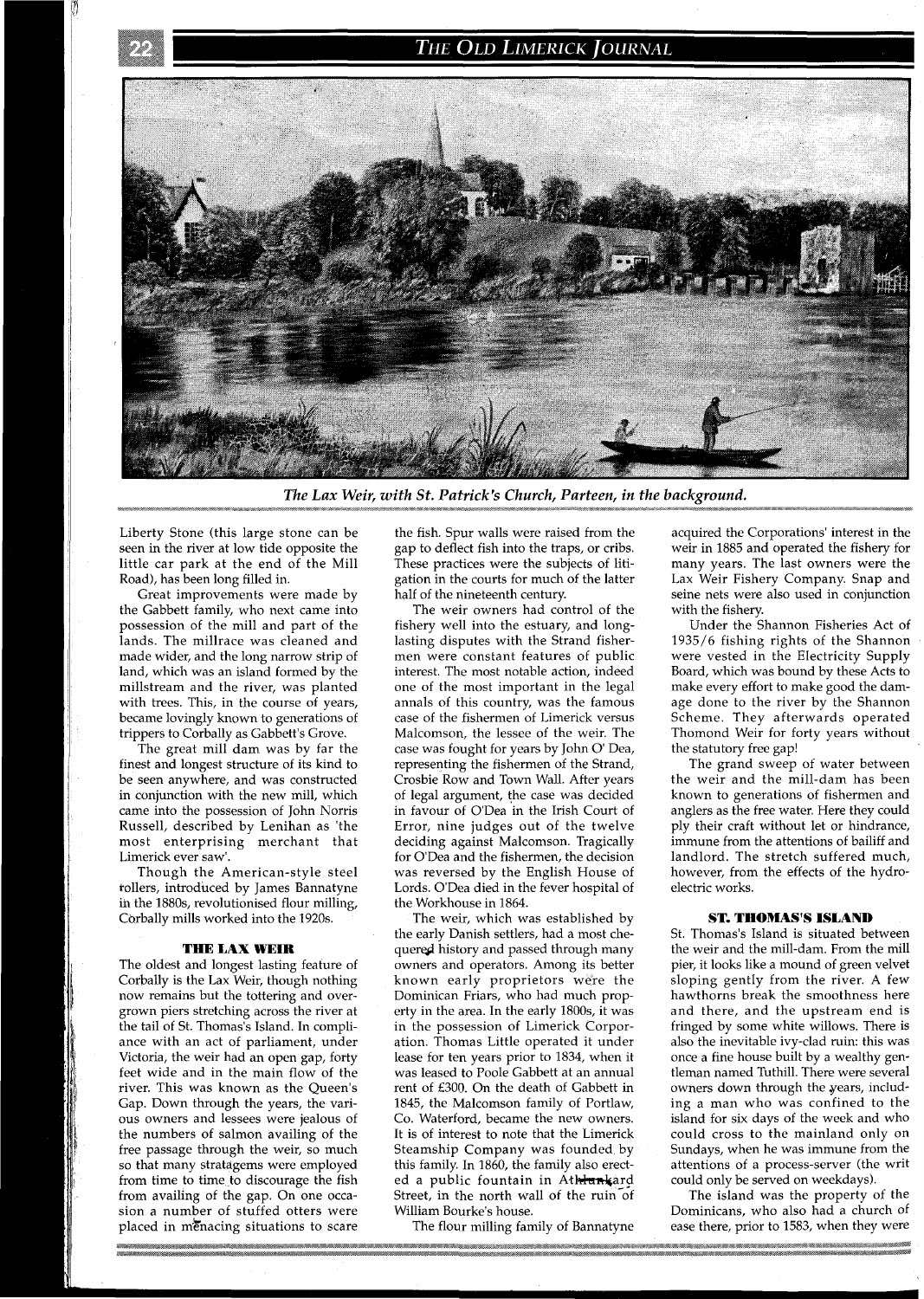## **CHRISTMAS EDITION**



*Athlunkard Bridge, the Tollhouse and Corbally House, 1842.* 

dispossessed of everything and driven underground.

In later years, the island was owned by a farmer for a short time. It was the custom of this man of the soil to bring his milk to town twice a day in the summertime. An astute policeman, stationed at the constabulary barrack at the junction of the Mill Road and Corbally Road, noticed that the farmer carried many more tankards than the number of cows he milked would warrant. On examination the suspected vessels contained poteen! Further investigation revealed an elaborate distilling complex was hidden on the island.

### KILQUANE

Looking across to the Clare shore, above the island, we can still see the stone wall surrounding the ancient churchyard of Kilquane. There is little else to indicate the situation of this hallowed spot since the cutting down of the splendid yew trees in the early 1970s, except the ivied ruin and a few of the taller memorials that peep over the wall. Here was a place, so close to the city, that gave one a strange solemnity of feeling - a feeling that is sometimes part of a visit to a remote country churchyard, without exciting the more disturbing thoughts that usually follow a visit to a much used cemetery. The isolation and tranquility of the place is fast coming to a close as the drab tentacles of concrete and roof-tiles stretch out to engulf it.

The district of Kilquane (Parteen) was in the parish of St. Patrick's before 1704, after the passing of the Registration Act, decreeing that . . . .'after the festival of St. John the Baptist in 1704, every popish priest remaining in the country should give a return of his name, his place of abode, of his age, of the parish of which he pretended to be parish priest, of the place and time he was ordained and of the name of the bishop or ordinary who ordained him'.

The parish priest of St. Patrick's, Fr. Malachy Ryan, registered in St. Francis' Abbey, where several other priests of the county and liberties suffered the same humiliation. (The city clergy registered at the Tholsel). Owing to infirmity, he was unable to travel to Ennis to register for that part of his parish which lay in Co. Clare, so Kilquane was ceded to Killeely (afterwards Parteen/Meelick). The two churches in Parteen today are dedicated to St. Patrick.

Perhaps the most interesting feature of Killquane is the strong traditional belief that Philip McAdam, who lies buried there, was the traitor who assisted the Williamites in their crossing of the river to the Clare shore. There is no historical evidence to support this contention.

The churchyard also holds the grave of Fr. Matthew Moloney, parish priest of St. Mary's and vicar-general of the diocese in the years leading up the Williamite occupation. He administered the affairs of the diocese in the absence of the bishop, Dr. John Moloney, who was in France during that period. After the treaty, he was sentenced to transportation beyond the seas. It is not known if this sentence was carried out, though it is certain that he was brought to Cobh for embarkation, but it is equally certain that he is buried in Kilquane, where his grave is marked by a massive stone slab which was fragmented shortly after its erection. This is said to have been the work of infuriated Williamite supporters who recognised it when attending a funeral.

#### **THE HOUSES**

*Park House,* demolished in the 1960s in the development of the housing estate of College Park, was a fine mansion standing in its own grounds when purchased by Dr. John Young in 1809 for use as the man in Limerick to drive a motor car. diocesan seminary, which he had estab- William McDonnell, of *India Ville,* 

Peter's Cell. Later, the college was moved to Lord Limerick's house at 103 Henry Street. Park House then served as a bishop's residence until Dr. George Butler purchased the mansion that stood on the site of the present college. This was formerly the home of a prominent local merchant, Pierce Shannon, who had purchased the greater part of the townland of Corbally from Col. Monsell in 1833. Shannon was a man of outstanding drive and enterprise, for he built several of the fine houses in the district and laid out the grounds. He also laid out and developed the present Corbally Road from the top of the Mill Road to Athlunkard Bridge.

He became an alderman of the Limerick Corporation and was elected mayor in 1844. While in office, he used his great influence to have the city boundary extended to Corbally and Park. He died suddenly while conducting a meeting of the Corporation and is buried in St. Munchin's churchyard.

Some fine residences stood on the high ground at the right hand side of Corbally Road. *Janemount* was the home of bakery proprietor, Stephen Tubridy. Next was *Avondale,* home of the famous hatter, Van Eesbeck, whose premises were at the William Street/O'Connell Street corner. Next was *Ashton Cottage,*  which changed hands many times. *Roseville,* the residence of William Holliday, with its most beautiful garden, was the showpiece of the district. Trippers to Corbally could not pass the gate without feasting their eyes on the exotic wonderland. St. Clare Hobson's residence, *Lanahrone House,* stood well in from the road and commanded a splendid view of the river. The site, and much of the lands, has been taken over by the Irish Estates housing development. Hobson is reputed to have been the first

could claim another 'first': he introduced wards moved to Newgate Lane and the manufacture of margarine to Ireland.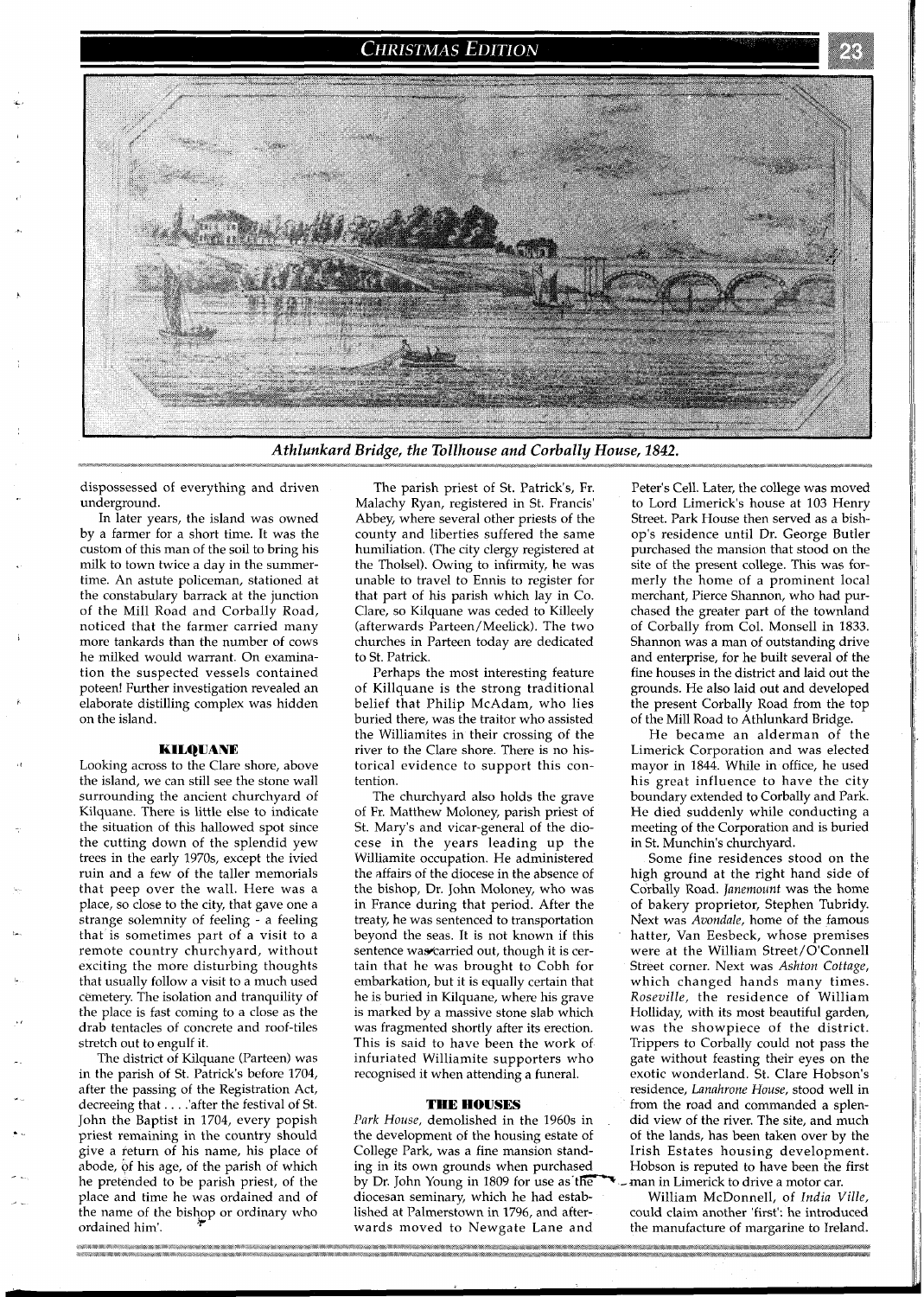